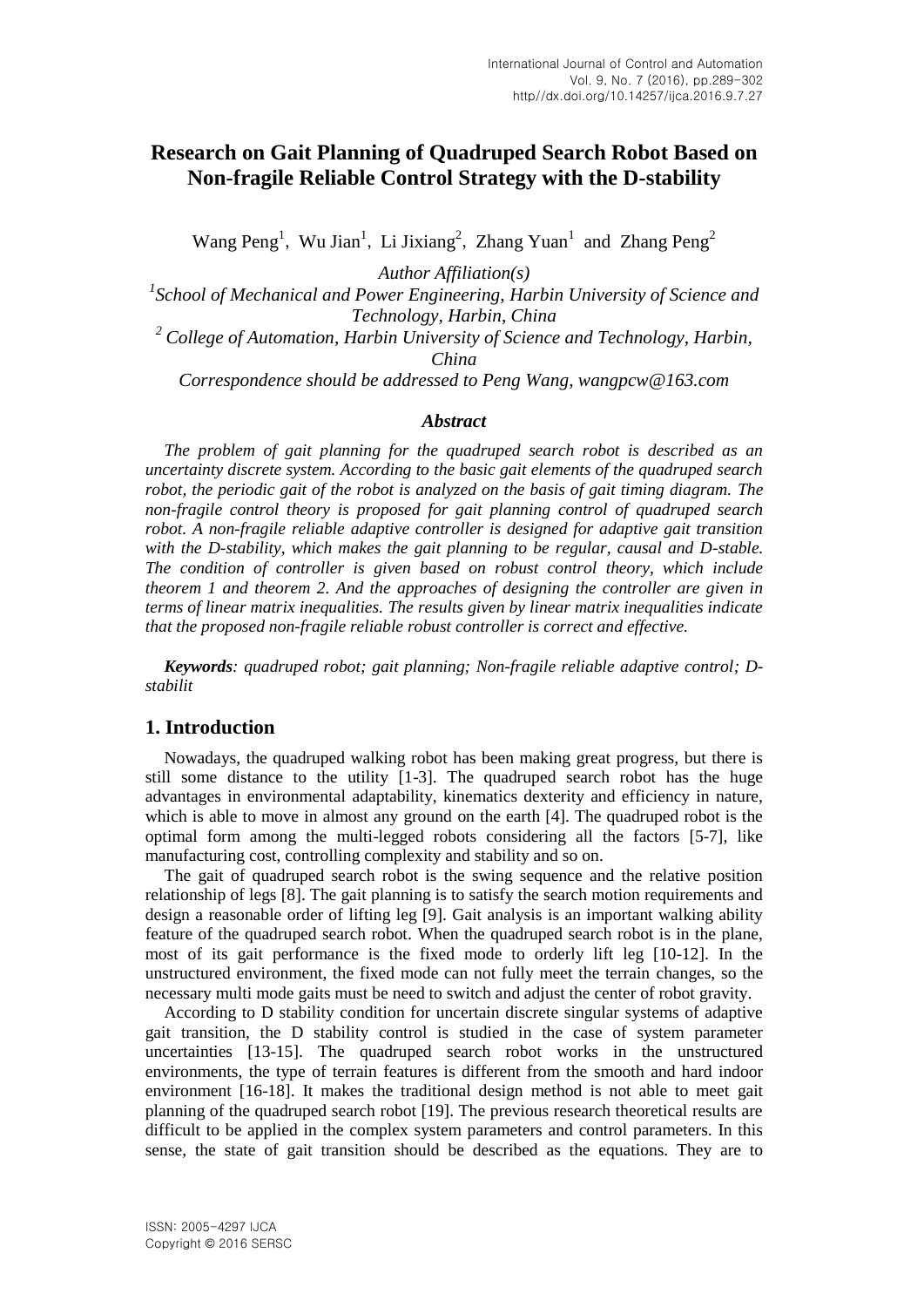establish the controller for the gait planning. Based on the quadruped search robot gait model, the non-fragile reliable adaptive control law is designed. It can get the parameters of the controller with linear matrix inequality. Finally, the test results prove the effectiveness of the design.

## **2. Planning of Periodic Gait**

When the quadruped search robot walks, each leg has two states. There are the swing phase and support phase. The swing phase is that the leg swings in quadruped search robot motion state. The support phase is that the leg supports and plays a supporting role. There is a completed process of lift, swing, and landing in each leg of the quadruped search robot. It is a periodic gait *T*. In a gait cycle, the duration of each leg of the quadruped robot land with the ratio of a gait cycle. It is known as the duty cycle  $\beta_i$  ( $0 \leq \beta_i \leq 1$ ). The land time  $t_1$  of the first leg is selected as a fixed reference when the quadruped search robot walks. The ratio between the time difference of  $t_1, t_i$  and the gait cycle T is called relative phase that denoted as  $\varphi_i$ . The leg motion event of the quadruped search robot is description as shown in formula 1.

$$
\psi_i = \begin{cases} \varphi_i + \beta_i, \varphi_i + \beta_i < 1 \\ \varphi_i + \beta_i - 1, \varphi_i + \beta_i \ge 1 \end{cases} \tag{1}
$$

#### **2.1. The Low Speed Gait Model**

The quadruped search robot has three legs in the support phase and one leg in the swing phase at the same time. The lifting legs of slow gait are in a certain order. The left front leg of the quadruped search robot is called leg 1. In clockwise sequence, leg 2, leg 3 and leg 4 are shown in Figure 1. Four legs position of the quadruped search robot is divided into four sections.



### **Figure 1. The Lift Leg Order of the Quadruped Search Robot**

If the center of gravity of the quadruped robot is in the first quadrant, the robot cannot lift legs 1 and leg 2, only lift leg 3 and leg 4 to keep the stability. If the leg 4 swing and is not on ground, leg 1, leg 2 and leg 3 can still form a stable regional triangle to keep the center of gravity. If the leg 3 swing and it is not on ground, leg 1, leg 2 and leg 4 can still form a stable regional triangle to keep the center of gravity. Along with the motion of quadruped search robot, the body center of gravity moves. Because the low speed gait keeps three support phases, a stable regional triangle is formed. Therefore, it can guarantee the stable walking of the quadruped robot. The leg 1 is the initial landing leg,  $\varphi_2 = 0$ ,  $\varphi_4 = 0.25$ ,  $\varphi_1 = 0.5$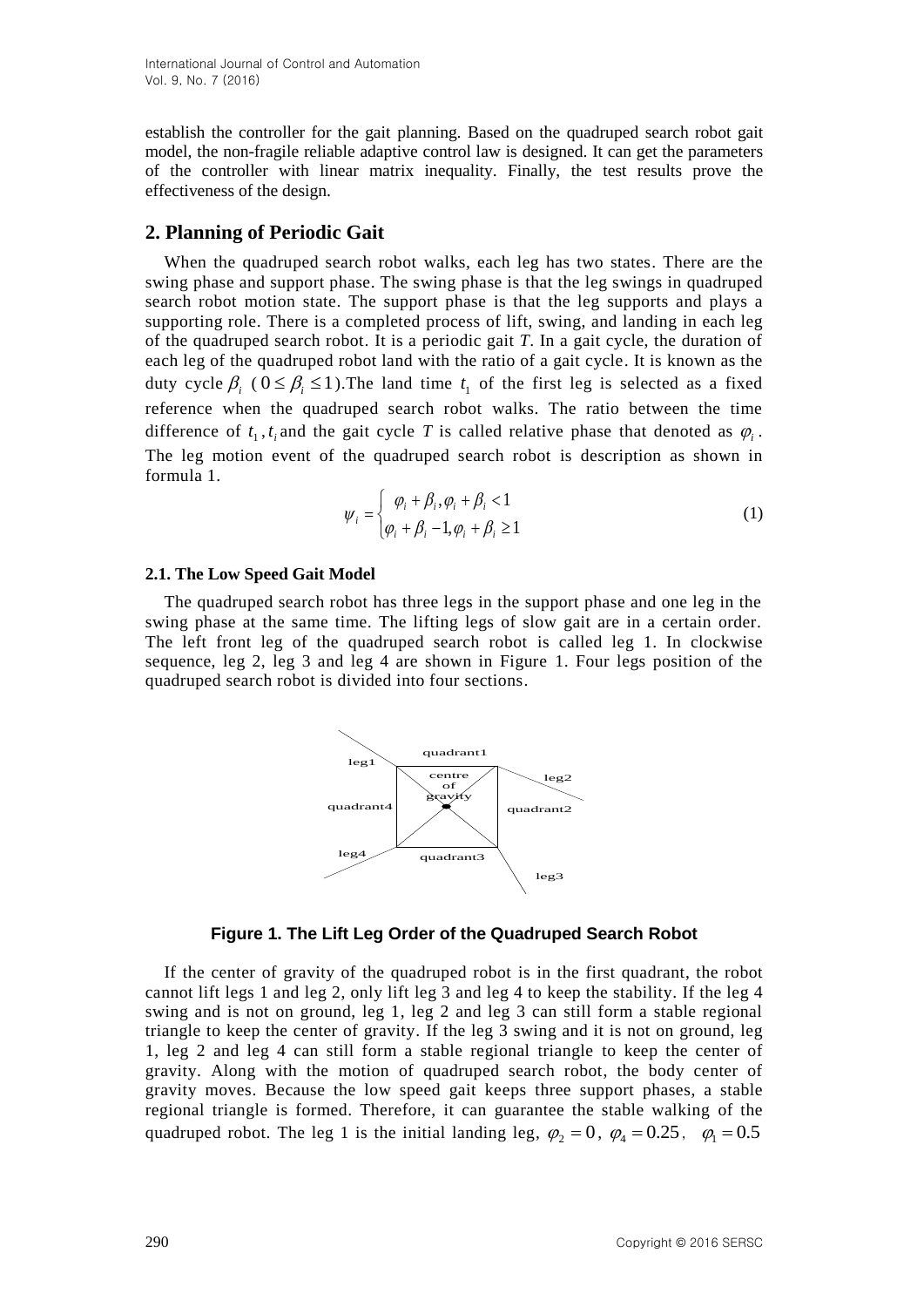$\varphi_3 = 0.75$  are got in Figure 1. In accordance with formula 1,  $\psi_2 = 0.8$ ,  $\psi_4 = 0.3$ ,  $\psi_1 = 0.05$ ,  $\psi_3 = 0.55$  can be calculated. The sequence of every leg is  $(\varphi_2, \psi_4, \varphi_4, \psi_{21}, \varphi_1, \psi_3, \varphi_3, \psi_2).$ 

2.1.1. The Low Speed Intermittent Gait Model. The body movement timing diagram of the quadruped robot for low-speed intermittent walking gait is as shown in Figure 2. The RF, LB, LF and RB respectively represent the right fore leg, the left back leg, the left fore leg and the right back leg of the quadruped robot. CF represents the center of gravity of the quadruped robot.  $t_1$ ,  $t_2$ ,  $t_4$ ,  $t_5$ ,  $t_6$ ,  $t_7$ ,  $t_8$ ,  $t_9$  represent the time of landing and leg lift to the right fore leg, the left back leg, the left fore leg and the right back leg of the quadruped robot.  $t_{10}$ ,  $t_{11}$ ,  $t_{12}$ ,  $t_{13}$  represent the second land time of the right fore leg, the left back leg, the left fore leg and the right back leg of the quadruped robot.  $t_3$  represents the adjustment time for the body center of gravity moving.



#### **Figure 2. The Gait Timing Diagram of Low-Speed Intermittent Walking**

The low-speed intermittent walking gait is only one action to achieve the body forward in a gait cycle, so this limits the speed of robot walking gait in a certain extent. The average speed of intermittent slow gait is in formula 2.

$$
\bar{v} = \frac{LG\sin\theta}{T} \tag{2}
$$

Where, *L* is leg length of the quadruped robot.  $\theta$  is swinging angle of stride legs. The sequence of the low-speed intermittent walking gait is shown in Figure 3.



**Figure 3. The Sequence Figure of Low-Speed Intermittent Gait**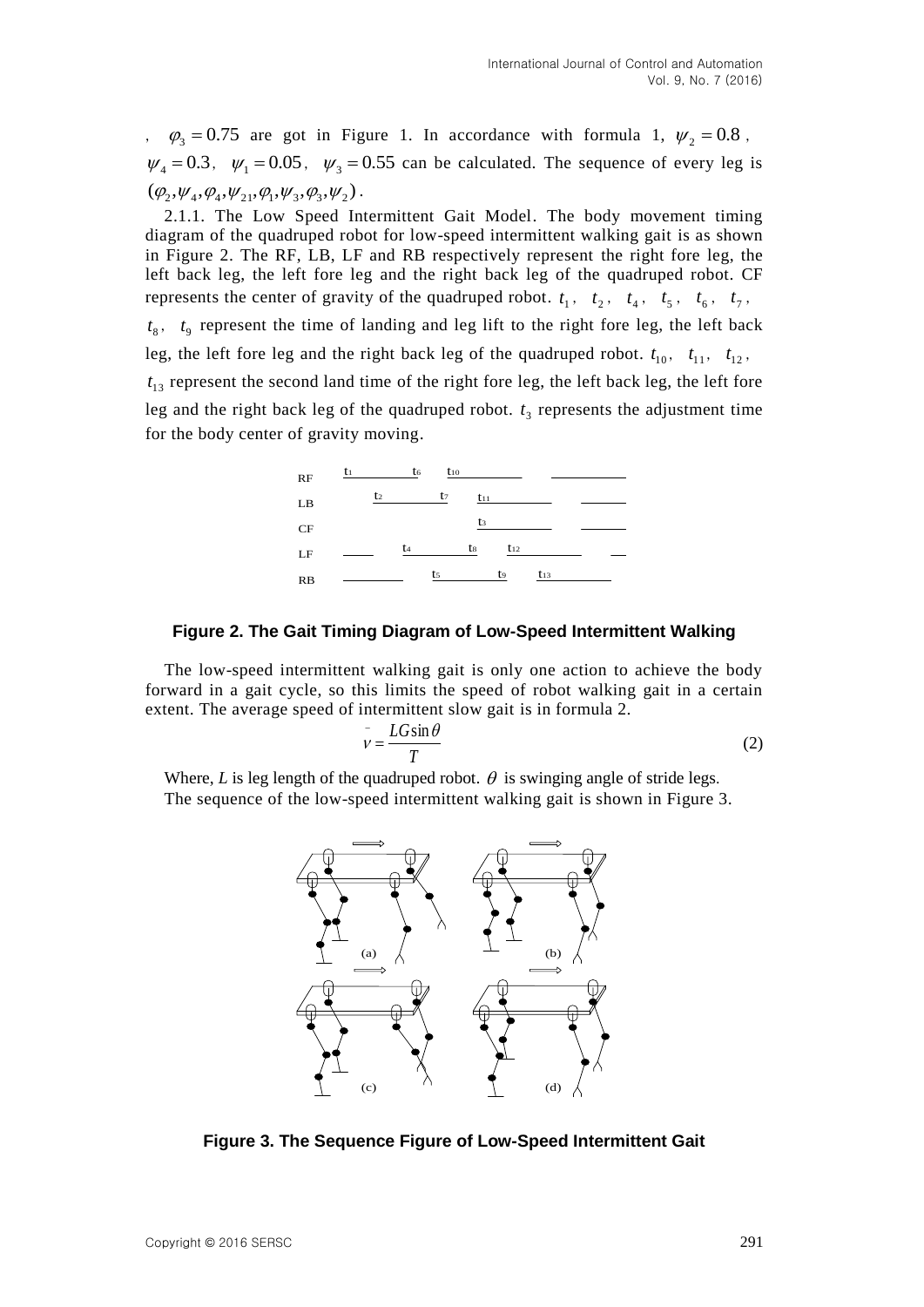2.1.2. The Low Speed Coordination Gait Model. The low speed coordination walking is the general walking mode of the quadruped robot. In order to speed up the whole body walking and improve the whole robot coordination and consistency, the body can do the corresponding move to match the robot moving in each leg swing at the same time. It greatly reduces adjustment time of the quadruped robot to the body center of gravity. The low speed coordination gait is a continuous motion type and it is at the expense of stability margin.

The body movement timing diagram of the quadruped robot for low-speed **coordination** walking gait is as shown in Figure **4**. The RF, LB, LF and RB respectively represent the right fore leg, the left back leg, the left fore leg and the right back leg of the quadruped robot. CF represents the center of gravity of the quadruped robot.  $t_i$ ,  $t_{i+4}$  $(i=1, 2, 3, 4, 5)$  represent the time of landing and leg lift to the right fore, the left back, the body center of gravity, the left fore and the right back leg of the quadruped robot.  $t_{i+8}$  ( $i=1, 2, 3, 4, 5$ ) represent the second land time of the right fore, the left back, the body center of gravity the left fore and the right back leg of the quadruped robot. The every action of the **low speed coordination** walking gait makes the body to go forward in a gait cycle. It increase walking speed and walking coordination for a certain level. The sequence of the low-speed coordination walking gait is shown in Figure 5.



**Figure 4. The Gait Timing Diagram of the Quadruped Robot in Low-Speed Coordination Walking**



**Figure 5. The Sequence Figure of Low-Speed Coordination Gait**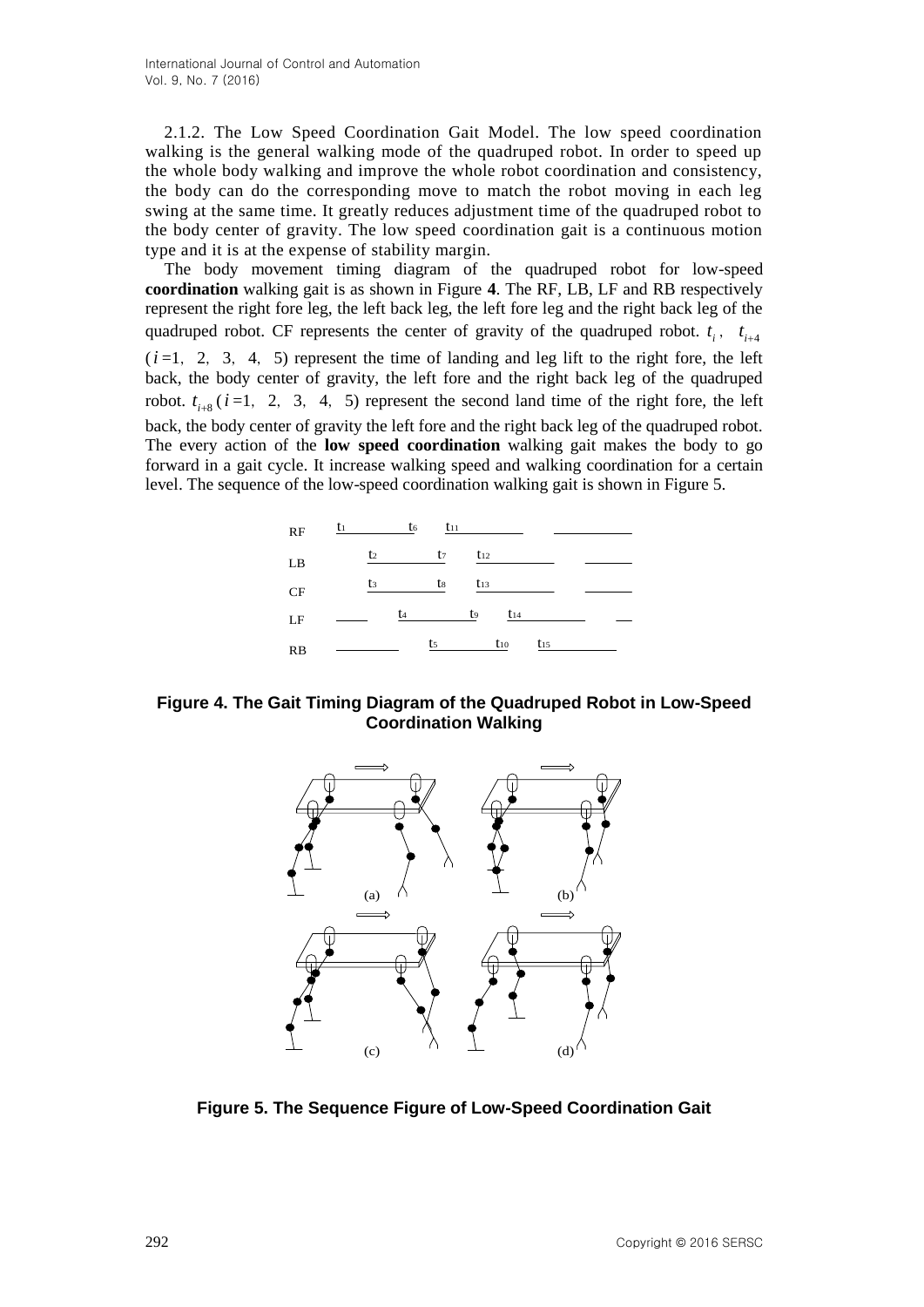## **2.2. The Medium Speed Gait Model**

The diagonal two legs are in the swing phase, the other two are in the support phase angle at the same time. This gait is a diagonal gait. The duty cycle  $\beta$ is  $0.3 < \beta_i \le 0.5$ .  $\varphi_2 = 0$ ,  $\varphi_4 = 0.25$ ,  $\varphi_1 = 0.5$ ,  $\varphi_3 = 0.75$  are got in Figure 1. In accordance with formula 1,  $\psi_2 = 0.4$ ,  $\psi_4 = 0.9$ ,  $\psi_1 = 0.65$ ,  $\psi_3 = 0.15$  can be calculated. The sequence of the quadruped robot every leg is  $(\varphi_2 = 0, \psi_3 = 0.15, \varphi_4 = 0.25, \psi_2 = 0.4, \varphi_1 = 0.5, \psi_2 = 0.5, \varphi_3 = 0.75, \psi_1 = 0.9)$ .

2.2.1. The Medium Speed Intermittent Gait Model. The RF, LB, LF and RB respectively represent the right fore leg, the left back leg, the left fore leg and the right back leg of the quadruped robot. CF represents the center of gravity of the quadruped robot. The body movement timing diagram of the quadruped robot for medium speed intermittent walking gait is as shown in Figure 6. The sequence of the medium speed intermittent walking gait is shown in Figure 7.



**Figure 6. The Gait Timing Diagram of Quadruped Robot in Medium Speed Intermittent Walking**



## **Figure 7. The Sequence Figure of Medium Speed Intermittent Gait**

2.2.2. The Medium Speed Coordination Gait Model. The coordination gait of the quadruped robot with medium speed can walk more rhythm, more continuous, and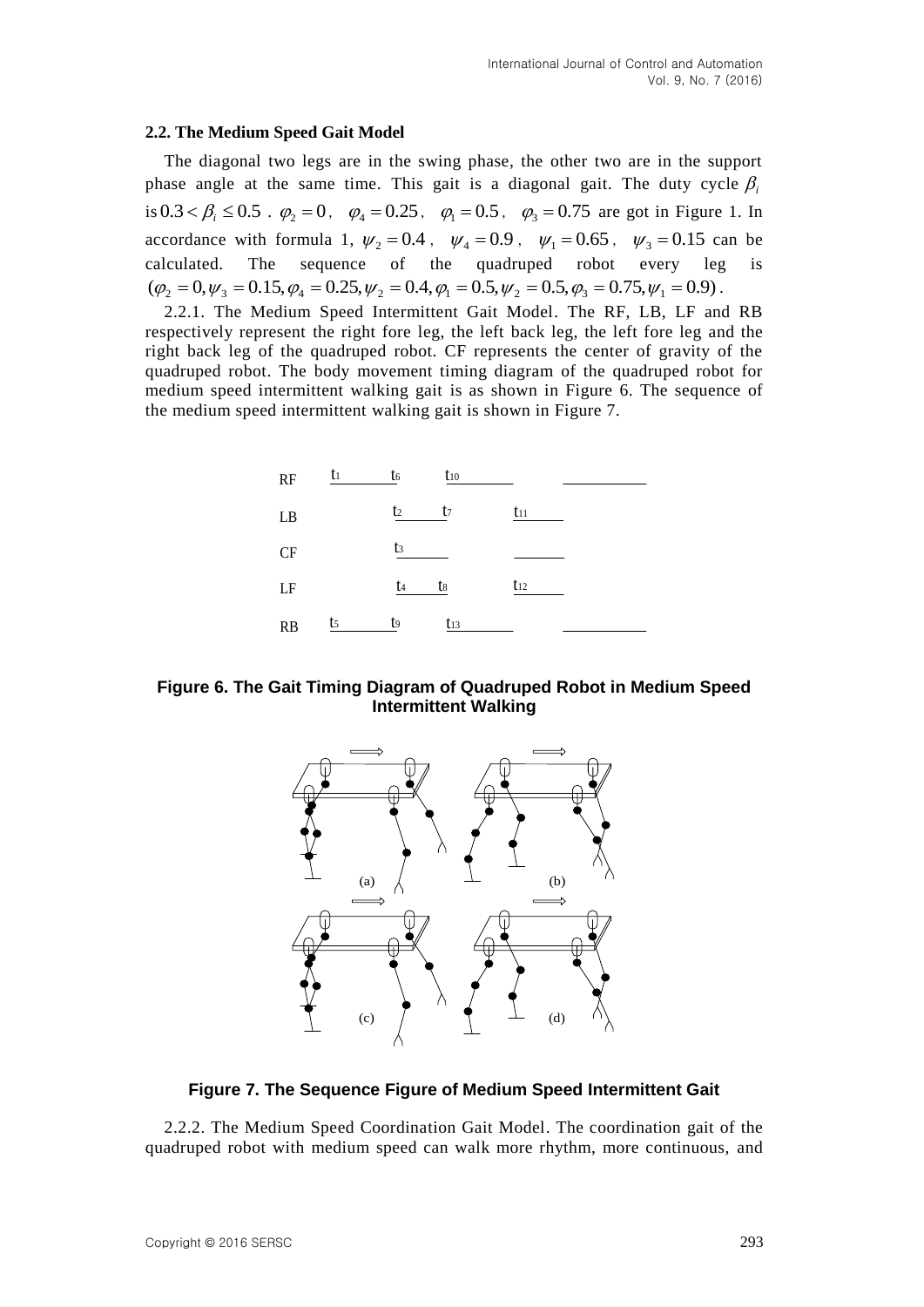walking speed is greatly improved. The body movement timing diagram of the quadruped robot for medium speed coordination walking gait is as shown in Figure 8. The sequence of the medium speed coordination walking gait is shown in Figure 9.







**Figure 9. The Sequence Figure of Medium Speed Coordination Gait**

## **2.3. The Fast Speed Gait Model**

The left fore leg and the right fore leg are in the swing phase, the left back leg and the right back leg are in the support phase angle at the same time. This gait is a diagonal gait. The duty cycle  $\beta_i$  is  $0 \le \beta_i \le 0.3$ .  $\varphi_2 = 0$ ,  $\varphi_4 = 0.25$ ,  $\varphi_1 = 0.5$ ,  $\varphi_3 = 0.75$  are got in Figure 1. In accordance with formula 1,  $\psi_2 = 0.5$ ,  $\psi_4 = 0$ ,  $\psi_1 = 0.75$ ,  $\psi_3 = 0.25$  can be calculated. The sequence of the quadruped robot every leg is  $(\varphi_2 = \psi_4 = 0, \varphi_1 = \psi_3 = 0.25, \varphi_4 = \psi_2 = 0.5, \varphi_3 = \psi_1 = 0.75)$ .

2.3.1. The Fast Speed Intermittent Gait Model. The RF, LB, LF and RB respectively represent the right fore leg, the left back leg, the left fore leg and the right back leg of the quadruped robot. CF represents the center of gravity of the quadruped robot. The body movement timing diagram of the quadruped robot for fast speed intermittent walking gait is as shown in Figure 10. The sequence of the fast speed intermittent walking gait is shown in Figure 11.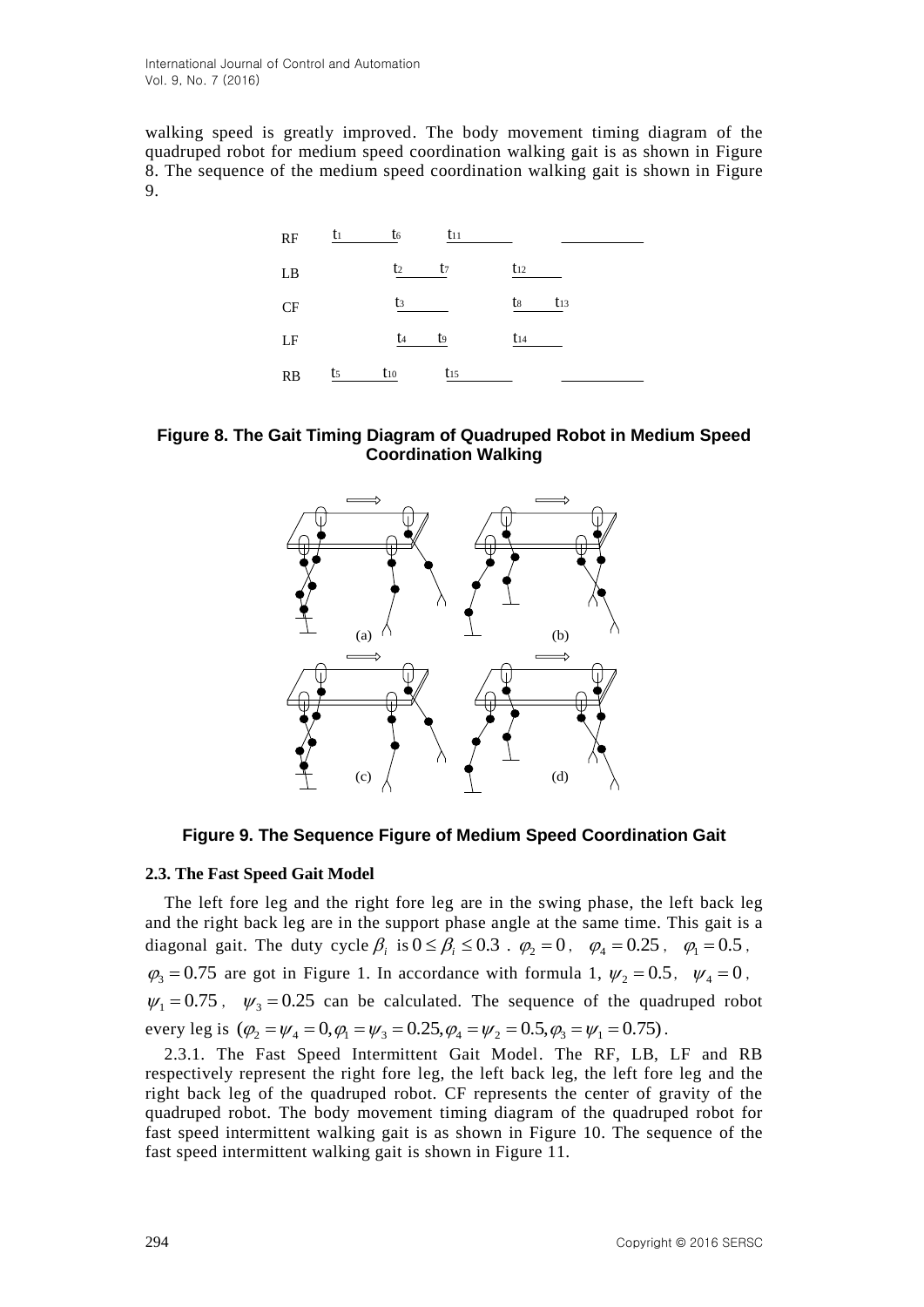

## **Figure 10. The Gait Timing Diagram of the Quadruped Robot in Fast Speed Intermittent Walking**



## **Figure 11. The Sequence Figure of Fast Speed Intermittent Gait**

2.3.2. The Fast Speed Coordination Gait Model. The coordination gait of the quadruped robot with medium speed can walk more rhythm, more continuous, and walking speed is greatly improved. The body movement timing diagram of the quadruped robot for fast speed coordination walking gait is as shown in Figure12. The sequence of the fast speed coordination walking gait is shown in Figure13.



## **Figure 12. The Gait Timing Diagram of the Quadruped Robot in Fast Speed Coordination Walking**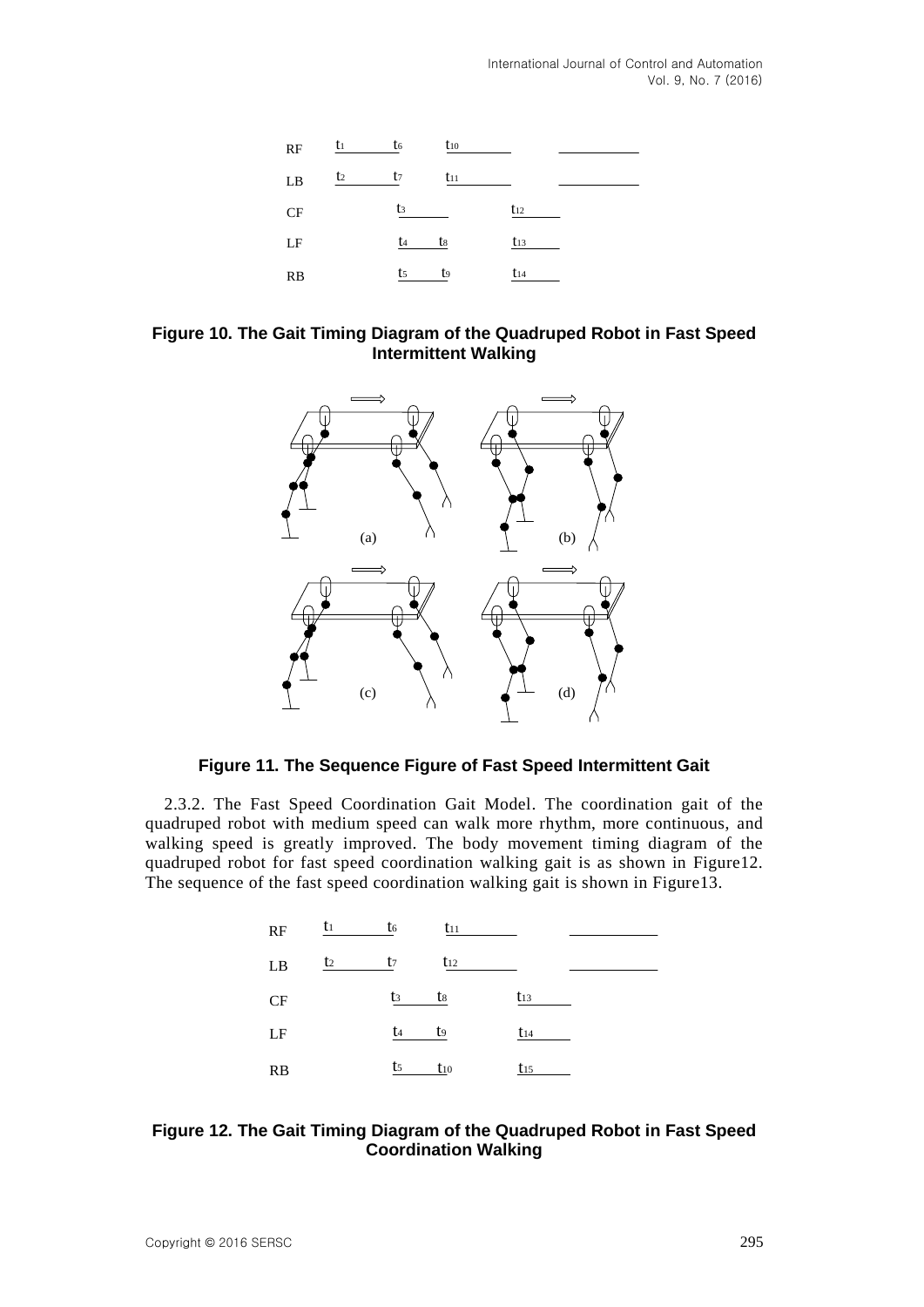

## **3. Non-fragile Reliable Adaptive Control Law with the D-stability**

The gait criteria of the quadruped search robot: 1. The quadruped trajectories are always periodic motion; 2. The robot body do not collide ground; 3. Gait transition control of the quadruped search robot is uncertain discrete singular system.

The adaptive gait transition state of the quadruped search robot is considered by the following equation:

$$
Ex(k+1) = A_{\Delta}x(k) + B_{\Delta}u(k)
$$
\n(3)

**Example 13.** The **Example of Fast Speed Coordination Gait**<br> **Example Reliable Adaptive Control Law with the D-stability**<br> **Example Reliable Adaptive Control Law with the D-stability**<br>
The gain criticis of the quality of Where,  $x(k) \in R^n$  is state variable of gait transition,  $u(k) \in R^m$  is feedback control vector of the system stat. *A* and *B* are proper dimension of known matrix. *E* is known real constant matrix with the proper dimension (the motion parameters of stable walking). Guaranteed cost controller can not only guarantee the uncertain closed loop system robust asymptotic stability, and such that the closed-loop system satisfies the desired robust performance.  $u(k) = kx(k)$  is a guaranteed performance control law with a performance matrix *P>0* for system (3).

There are many kinds of gait. It is  $6*6*6*6*6...$ . How to ensure the controllability of gait switching?

Theorem 1: The adaptive gait transition state of the quadruped search robot is controllability.

1

Considering the continuous gait is nonlinear system:

$$
y_1^{(s_1)} = f_1(x) + \sum_{j=1}^p g_{1j}(x)u_j
$$
  
.  
.  
.  

$$
y_1^{(s_p)} = f_p(x) + \sum_{j=1}^p g_{pj}(x)u_j
$$
 (4)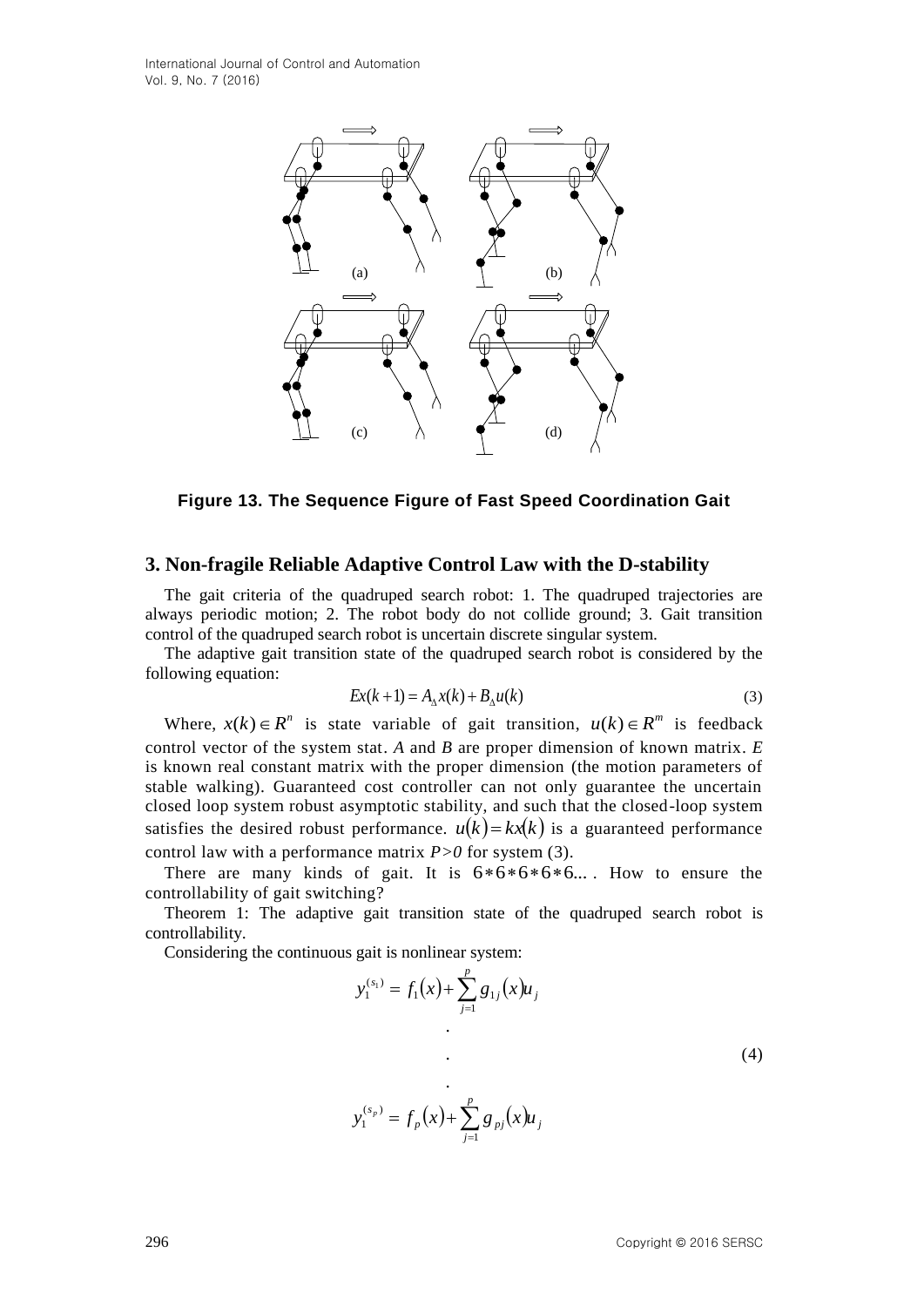Where, x is gait variable, u is input gait status and y is output gait transition state.  $f(x)$ and  $g(x)$  are nonlinear function.

The above formula can be written as follows:

$$
y^{(s)} = F(x) + G(x)u \tag{5}
$$

The definition of gait tracking error:

$$
e_1(t) = y_{d1}(t) - y_1(t)
$$

.

(6)

$$
e_p(t) = y_{dp}(t) - y_p(t)
$$

The definition of Non-fragile gait tracking error:

$$
w_1(t) = \left(\frac{d}{dt} + \lambda_1\right)^{s_1 - 1} e_1(t), \lambda_1 > 0
$$
\n(7)

$$
w_p(t) = \left(\frac{d}{dt} + \lambda_p\right)^{s_p - 1} e_1(t), \lambda_1 > 0
$$

If  $w_i \rightarrow 0, e_i \rightarrow 0$   $(i = 1, 2, \dots, p)$ , the control objectives are translated into  $w_i \rightarrow 0 (i = 1, 2, \dots p).$ 

According to Newton's binomial theorem,

$$
(a+b)^n = \sum_{i=0}^n C_n^i a^i b^{n-1}
$$
 (8)

Where,  $(n-i)!i!$ !  $n - i$  )!*i*  $C_n^i = \frac{n}{\sqrt{2\pi}}$  $n - (n =\frac{n!}{(n-1)!}$  is the expansion coefficient of Newton's binomial theorem. So the formula (7) can be written as follows:

$$
w_i(t) = \left(\frac{d}{dt} + \lambda_i\right)^{s_i-1} e_i(t) = \sum_{j=0}^{s_i-1} \frac{(s_i-1)!}{(s_i-1-j)! j!} \left(\frac{d}{dt}\right)^j e_i(t) \lambda_i^{s_i-1-j}
$$
  
= 
$$
\sum_{j=1}^{s_i} \frac{(s_i-1)!}{(s_i-j)! (j-1)!} \left(\frac{d}{dt}\right)^{j-1} e_i(t) \lambda_i^{s_i-j}
$$
(9)

Then

$$
\begin{split}\n\dot{w}_i(t) &= \sum_{j=1}^{s_i} \frac{(s_i - 1)!}{(s_i - j)!(j - 1)!} e_i^{(j)}(t) \lambda_i^{s_1 - j} = e_i^{(s_j)} + \sum_{j=1}^{s_i - 1} \frac{(s_i - 1)!}{(s_i - j)!(j - 1)!} e_i^{(j)}(t) \lambda_i^{s_1 - j} \\
&= y_{d_i}^{(s_i)} - y_i^{(s_i)} + \sum_{j=1}^{s_i - 1} \frac{(s_i - 1)!}{(s_i - j)!(j - 1)!} \left(\frac{d}{dt}\right)^{j-1} e_i(t) \lambda_i^{s_1 - j} \\
&= y_{d_i}^{(s_i)} - f_i(x) - \sum_{j=1}^{i} g_{ij}(x) \mu_j + \sum_{j=1}^{s_i - 1} \frac{(s_i - 1)!}{(s_i - j)!(j - 1)!} \left(\frac{d}{dt}\right)^{j-1} e_i(t) \lambda_i^{s_1 - j}\n\end{split} \tag{10}
$$

That is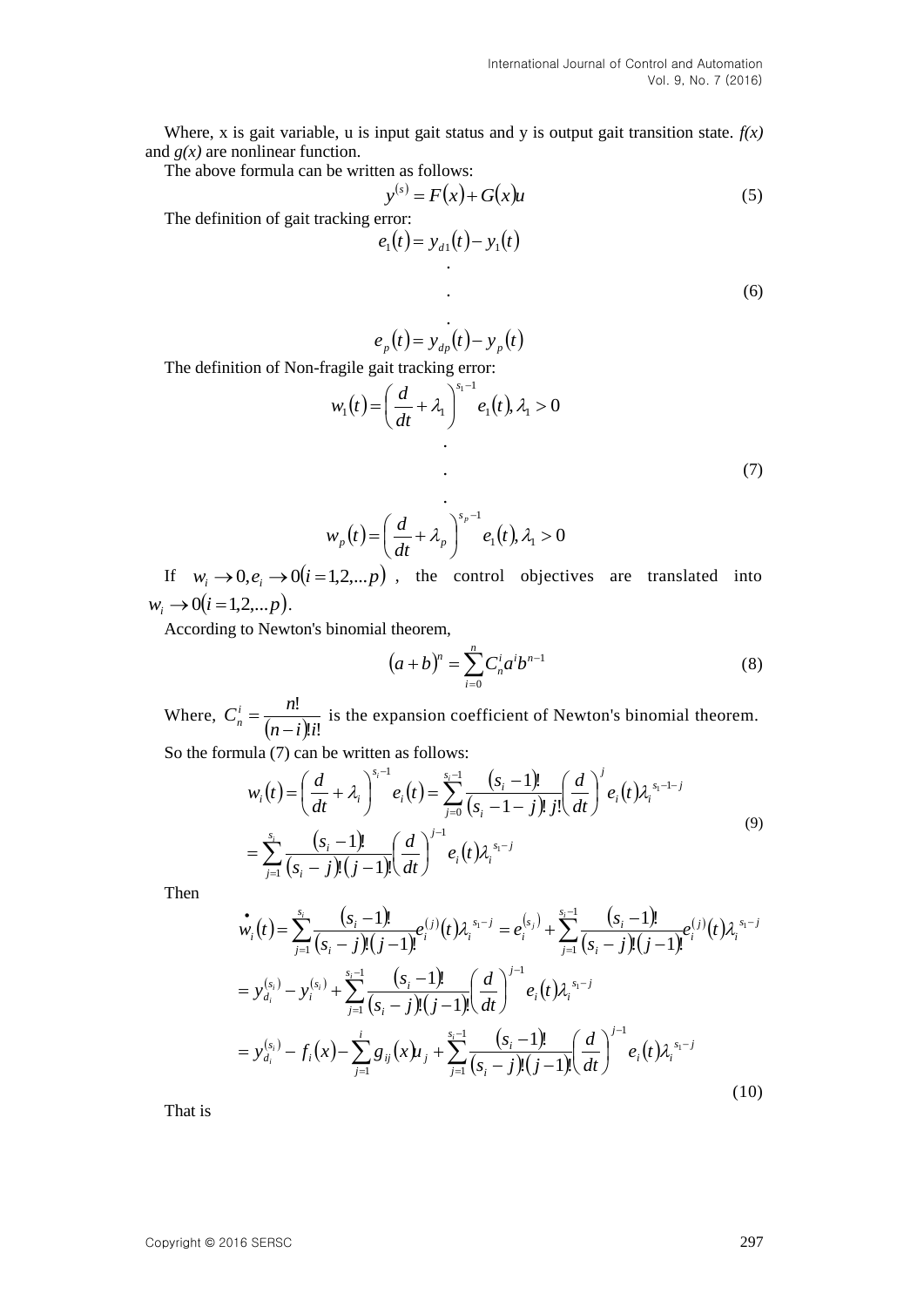$$
\mathbf{w}_1 = \mathbf{v}_1 - f_1(x) - \sum_{j=1}^p g_{1j}(x) \mathbf{u}_j
$$
\n
$$
\tag{11}
$$

$$
\mathbf{w}_p = v_p - f_p(x) - \sum_{j=1}^p g_{pj}(x)u_j
$$

Formula (5) can be written as follows:

$$
\mathbf{w} = V - F(x) - G(x)\mathbf{u} \tag{12}
$$

Linear control law can be described as:

$$
u = G^{-1}(x)(-F(x) + v + K_0 s)
$$
\n(13)

Where,  $K_0 = diag \begin{bmatrix} K_{01} & K_{0p} \end{bmatrix}$ . Then

$$
\mathbf{w}(t) = -K_0 w(t) \tag{14}
$$

That is

$$
\dot{\mathbf{w}}(t) = -K_{0i} w_i(t) \tag{15}
$$

The solution of differential equation:

$$
w(t) = w_i(0)e^{-K_{0,i}t}
$$
 (16)

If  $t \to \infty$ ,  $w_i(t) \to 0$ ,  $e_i(t)$  and it's  $s_i - 1$  derivative are convergence to zero. The proof process is complete.

When the controller  $u(k) = Kx(k)$  exists, it make the discrete generalized system (3) regular, causal and meet D-stability, Meets  $\sigma(E, A) \in D(\alpha, \gamma)$  [20]. If there exists a positive definite symmetric matrix  $P \in R^{n \times n}$ , matrix  $S \in R^{(n-r) \times n}$  and matrix *Q* , matrix *G* , Meet the following linear matrix inequality. According to the Theorem 1, we can to define a performance index for system (3):

$$
\begin{bmatrix}\n\Psi_{11} + He\{rBG\} & \Psi_{12} + rBG & r(D_1S + D_2G)^T \\
\Psi_{12}^T + (rBG)^T & \Psi_{22} & r(D_1S + D_2G)^T \\
r(D_1S + D_{2G}) & r(D_1S + D_2G) & -\varepsilon I\n\end{bmatrix} < 0
$$
\n(17)\n
$$
\Psi_{11} = ((1 - \alpha)^2 - r^2)EPE^T + He\{r(A - E)S\} + \varepsilon HH^T
$$

Where,

 $\Psi_{12} = r(A-E)S + rQ^{T}R^{T} + (1-\alpha)EP - rs, \Psi_{22} = -rS - rS^{T} + P$ 

When the formula (17) has a solution, Gait transition controller of the quadruped search robot is:

$$
u(k) = GS^{-1}x(k) \tag{18}
$$

Theorem 2: When the controller  $u(k) = MKx(k)$  exists, it make the discrete generalized system (3) regular, causal and meet D – stable, Meets  $\sigma(E, A) \in D(\alpha, \gamma)$ . If there exists a positive definite symmetric matrix  $P \in R^{n \times n}$ , matrix  $S \in R^{(n-r)\times n}$  and matrix Q, matrix G, Meet the following linear matrix inequality.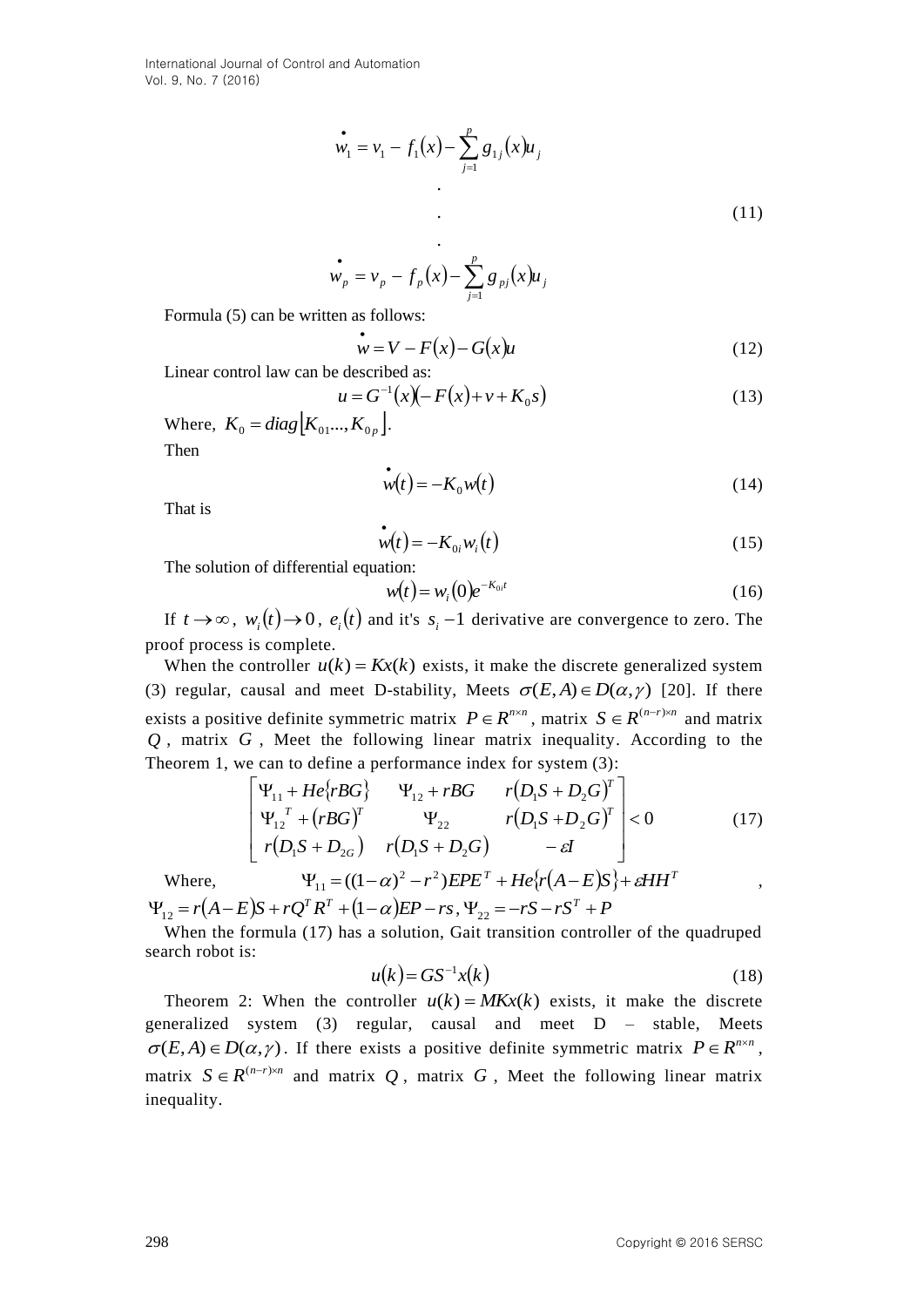$$
\begin{bmatrix}\n\Theta_{11} & \Theta_{12} & \Theta_{31}^T & \beta B M_0 & rG^T \\
\Theta_{12}^T & \Psi_{22} & \Theta_{31}^T & 0 & rG^T \\
\Theta_{31} & \Theta_{31} & -\varepsilon I & \beta D_2 M_0 & 0 \\
\beta M_0^T B^T & 0 & \beta M_0^T D_2^T & -\beta I & 0 \\
rG & rG & 0 & 0 & -\beta I\n\end{bmatrix}
$$
\n(19)

Where,  $\Theta_{11} = \Psi_{11} + He\{rBM_0G\}$ ,  $\Theta_{12} = \Psi_{12} + rBM_0G$ ,  $\Theta_{31} = r(D_1S + D_2M_0G)$ . Then,  $u(k) = GS^{-1}x(k)$  is Non-fragile reliable adaptive control Law of gait transition

for quadruped search robot.

According to the formula (17), The following formula can be established.  
\n
$$
\begin{bmatrix}\n\Psi_{11} + He\{rBMG\} & \Psi_{12} + rBMG & r(D_1S + D_2MG)^T \\
\Psi_{12}^T + (rBMG)^T & \Psi_{22} & r(D_1S + D_2MG)^T \\
r(D_1S + D_2MG) & r(D_1S + D_2MG) & -\varepsilon I\n\end{bmatrix} < 0
$$
\n(20)

The above formula can be written as follows:

$$
\begin{bmatrix} \Theta_{11} & \Theta_{12} & \Theta_{31}^T \\ \Theta_{12}^T & \Psi_{22} & \Theta_{31}^T \\ \Theta_{31} & \Theta_{31} & -\varepsilon I \end{bmatrix} + He \begin{bmatrix} BM_0 \\ 0 \\ D_2M_0 \end{bmatrix} L[rG \quad rG \quad 0] < 0 \qquad (21)
$$

The following formula can be established by Schur's compensation theorem.  
\n
$$
\begin{bmatrix}\n\Theta_{11} & \Theta_{12} & \Theta_{31}^T \\
\Theta_{12}^T & \Psi_{22} & \Theta_{31}^T \\
\Theta_{31} & \Theta_{31} & -\varepsilon I\n\end{bmatrix} + \beta \begin{bmatrix}\nB \\
0 \\
D_2\n\end{bmatrix} \begin{bmatrix}\nB^T & 0 & D_2^T\n\end{bmatrix} + \beta^{-1} \begin{bmatrix}\nrSK^T \\
rSK^T \\
0\n\end{bmatrix} \begin{bmatrix}\nrKS & rKS & 0\n\end{bmatrix} < 0
$$
\n(22)

The following formula can be established by Schur's compensation theorem.

$$
\begin{bmatrix}\n\Theta_{11} & \Theta_{12} & \Theta_{31}^T & \beta B M_0 & rG^T \\
\Theta_{12}^T & \Psi_{22} & \Theta_{31}^T & 0 & rG^T \\
\Theta_{31} & \Theta_{31} & -\varepsilon I & \beta D_2 M_0 & 0 \\
\beta M_0^T B^T & 0 & \beta M_0^T D_2^T & -\beta I & 0 \\
rG & rG & 0 & 0 & -\beta I\n\end{bmatrix}
$$
\n(23)

Derivation is the end.

## **4. Numerical Examples**

System (3) parameters are obtained by step simulation, the system parameters are as follows:

$$
E = \begin{bmatrix} 1 & 0 & 0 \\ 0 & 1 & 0 \\ 0 & 0 & 0 \end{bmatrix}, A = \begin{bmatrix} -0.1 & 0.8 & 0.01 \\ 0.9 & -1.0 & 0.2 \\ -0.15 & -0.2 & -0.3 \end{bmatrix},
$$
  
\n
$$
B = \begin{bmatrix} 1.0 & 0.7 \\ -0.8 & 1.2 \\ 0.3 & 0.8 \end{bmatrix}, R = \begin{bmatrix} 0 \\ 0 \\ 1 \end{bmatrix}, H = \begin{bmatrix} 1.5 & 0.8 \\ 1.2 & 0.9 \\ 1.3 & 2.1 \end{bmatrix}, D_1 = \begin{bmatrix} 0.010 & 0.005 & 0.010 \\ 0.018 & 0.003 & 0.010 \end{bmatrix}
$$

,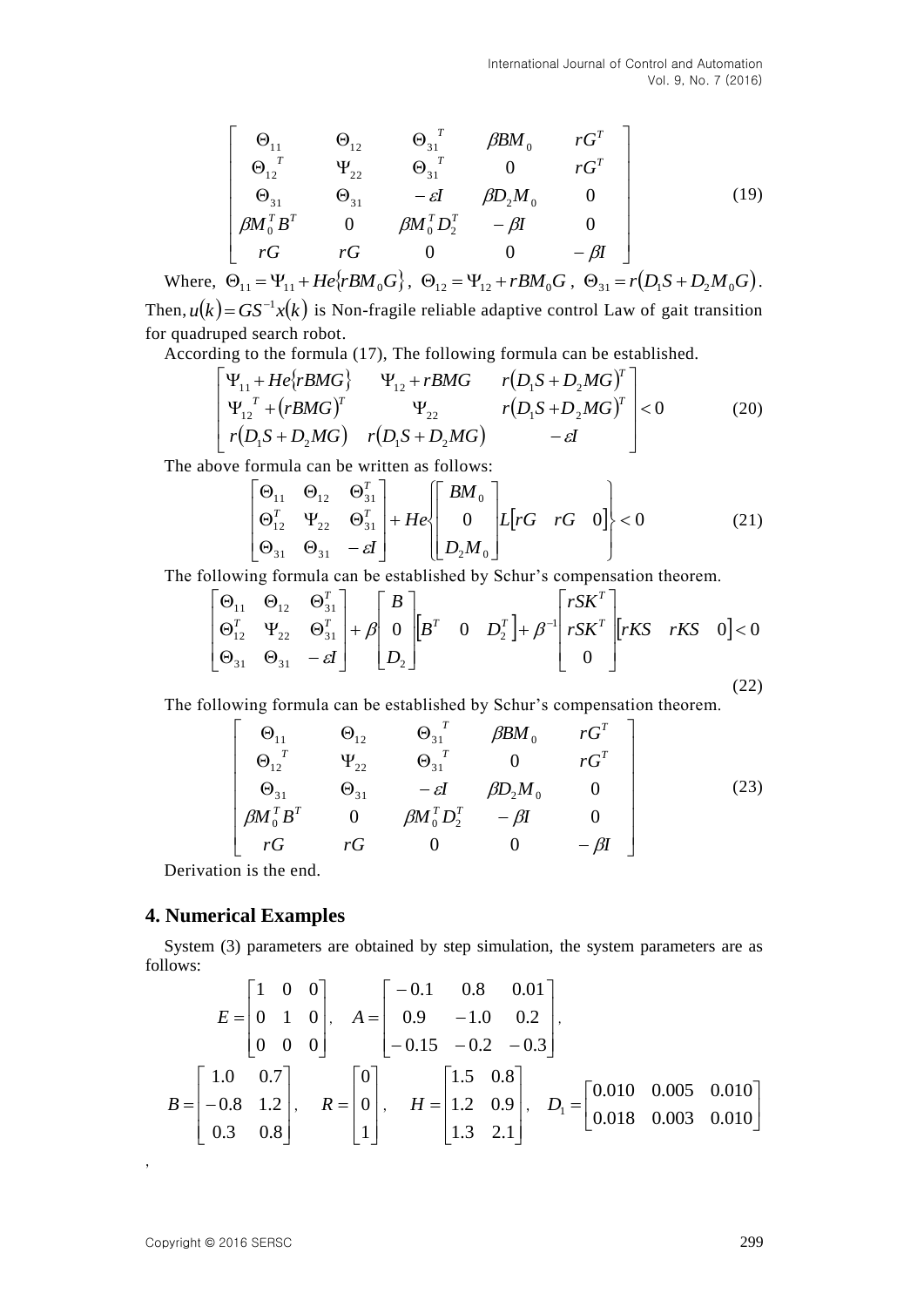$$
D_2 = 0.2
$$
,  $M_1 = \begin{bmatrix} 0.2 \\ 0.2 \end{bmatrix}^T$ ,  $N_1 = \begin{bmatrix} 0.59 & 0.25 & 0.21 \end{bmatrix}$ 

Because  $u(k) = GS^{-1}x(k)$  is Non-fragile reliable adaptive control Law of gait transition for quadruped search robot, solution of linear matrix inequality are as follows:

$$
D_2 = 0.2, M_1 = \begin{bmatrix} 0.12 \\ 0.2 \end{bmatrix}, N_1 = \begin{bmatrix} 0.59 & 0.25 & 0.21 \end{bmatrix}
$$
  
Because  $u(k) = GS^{-1}x(k)$  is Non-fragile reliable adaptive control Law of gait  
transition for quadruped search robot, solution of linear matrix inequality are as  
follows:  

$$
P = \begin{bmatrix} 0.8784 & 0.2685 & 0.3695 \\ 0.2685 & 1.2813 & 0.3271 \end{bmatrix}
$$

$$
0.3695 & 0.3271 & 0.7322 \end{bmatrix}
$$

$$
S = \begin{bmatrix} 1.3619 & 0.6129 & -0.2409 \\ -0.0354 & 2.0682 & -0.8126 \\ 0.9388 & 1.4611 & 0.8943 \end{bmatrix}
$$

$$
Q = \begin{bmatrix} 2.8120 & -12.9305 & 7.0527 \\ -0.8812 & -3.3736 & -1.9163 \end{bmatrix}
$$

$$
G = \begin{bmatrix} 2.8120 & -12.9305 & 7.0527 \\ -0.8812 & -3.3736 & -1.9163 \end{bmatrix}
$$
  
Corresponding guaranteed cost for non fragile countercible is:  

$$
K = \begin{bmatrix} 0.9442 & -7.4809 & 1.3434 \\ 4.2203 & 5.0024 & -10.6662 \end{bmatrix}
$$
  
Set the gait state controller error  $\Delta K = \begin{bmatrix} -0.2 & 0 & 0 \\ 0 & -0.2 & 0 \end{bmatrix}$  of the quadruped search robot for gait  
fragile robust controller is shown as Figure 14. Over time the state of the system  
probability.  

$$
W = \begin{bmatrix} 0.9442 & -7.4809 & 1.3434 \\ 4.2203 & 5.0024 & -10.6662 \end{bmatrix}
$$

$$
W = \begin{bmatrix} 0.9442 & -8.484 & 0.944 & 0.944 & 0.944 & 0.944 & 0.
$$

Corresponding guaranteed cost for non fragile controller is:

$$
K = \begin{bmatrix} 0.9442 & -7.4809 & 1.3434 \\ 4.2203 & 5.0024 & -10.6662 \end{bmatrix}
$$

Set the gait state controller error  $\Delta K = \begin{bmatrix} 0 & 0 \\ 0 & 0 \end{bmatrix}$  $\overline{\phantom{a}}$ I.  $\mathsf{I}$ L  $\mathsf{I}$  $\overline{a}$  $\overline{a}$  $\Delta K =$  $0 -0.2 0$  $0.2 \t 0 \t 0$  $K = \begin{bmatrix} 0 & 0 \\ 0 & 0 \end{bmatrix}$  of the quadruped search

robot system. The result of reliable adaptive control simulation output based on nonfragile robust controller is shown as Figure 14. Over time the state of the system tends to zero, illustrates that the system is stable. Figure 15 is its stable gait planning photo. It meets the requirements of quadruped search robot for gait transition stability.



**Figure 14. Pole Placement under Reliable Adaptive Control**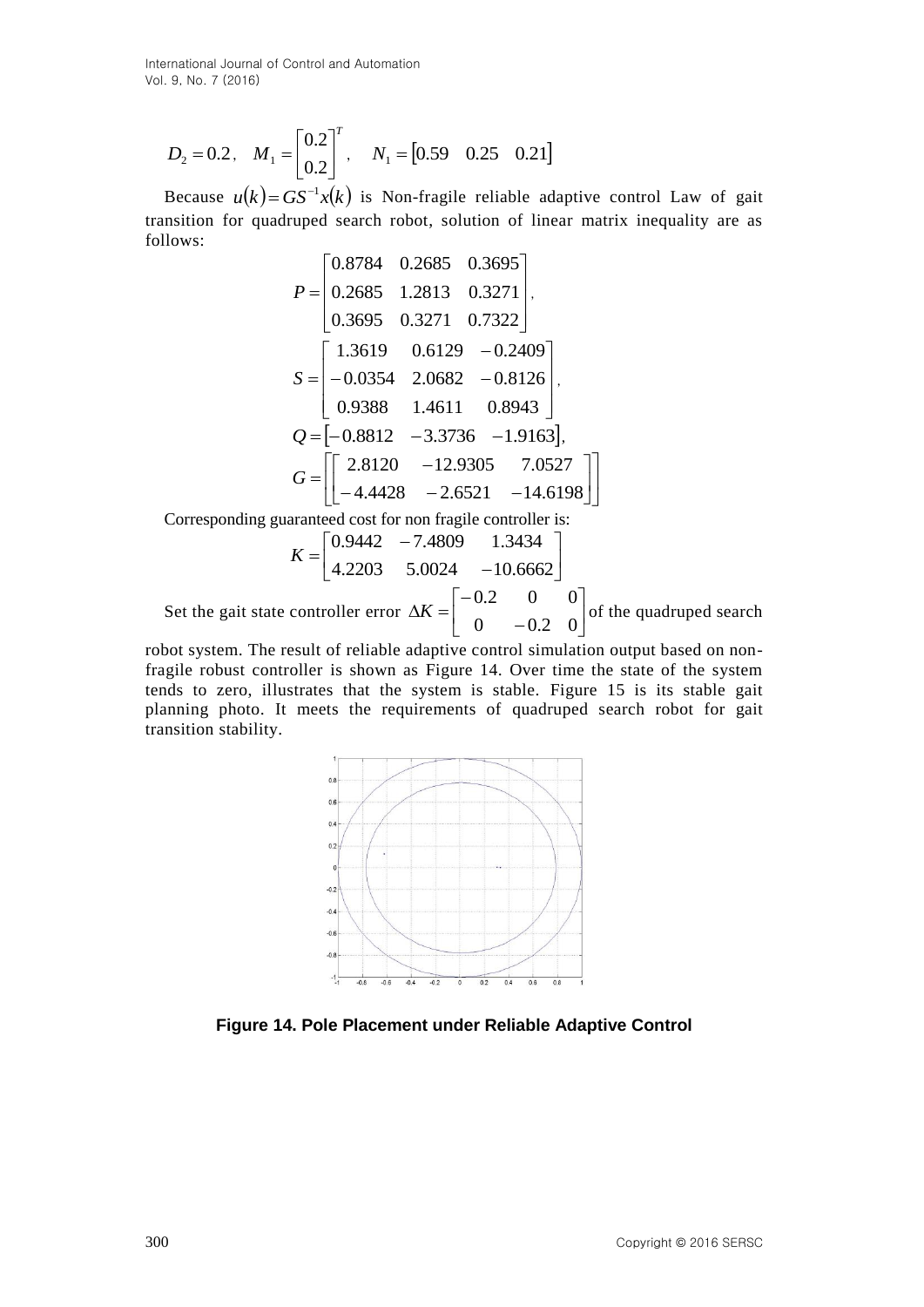

**Figure 15. Stable Gait Planning of Robot**

## **5. Conclusions**

The non-fragile reliable adaptive control law with the D-stability for gait planning of the quadruped search robot is researched. Because it is non-fragile control problem, we proposed the adaptive gait transition method of non-fragile reliable controller on the basis of the D-stability. The method is given in terms of linear matrix inequalities with LMI technology. The controller can ensure that the closed-loop system is regular, causal and D- stability to solve the gait planning system and control parameters in a certain range. The conclusions are given in the form of linear matrix inequalities. After some parameter and program debugging, quadruped robot is controlled effectively. The results of the numerical simulation and robot control test show a good anticipated control performance.

#### **Acknowledgments**

This work was supported by National Natural Science Foundation of China (Grant NO. 51105122).

### **References**

- [1] P. Wang, Y. Zhang and J.L.Xin, "Research Vision-Guided Robot for Obstacle Avoidance of Information Fusion in the Unstructured Environment", Sensor Letters, vol. 9, no. 5, **(2011)**, pp. 2021- 2024.
- [2] W. R Henk, E. U Jan. Persson and G. H. Wolswijk, "Validation of a Novel Virtual Reality Simulator for Robotic Surgery", The Scientific World Journal, vol. 2014, **(2014)**, pp. 1-10.
- [3] J.J Ni, W.B. Wu and J.R. Shen, "An Improved VFF Approach for Robot Path Planning in Unknown and Dynamic Environments", Mathematical Problems in Engineering, vol. 2014, **(2014)**, pp. 1-10.
- [4] H. Lin, B.L. Han, Q. Luo and X. Yang, "The Application of UML in Modeling of Special Research & Rescue Robot'S Control System", Machinery Design and Manufacture, vol. 7, **(2009)**, pp. 68-70.
- [5] J. Jiao, "Design of Rolling Device of Fiber-Type Mine Rescue Robot", Urgent Rescue, vol. 2, **(2011)**, pp. 58-60.
- [6] H. Zhong, Z.W. Wu and H.Wang, "Monitor Terminal of Ruins Search And Rescue Robot Base on OMAP", Chinese Journal of Scientific Instrument, vol. 30, no. 6, **(2009)**, pp. 524-526.
- [7] L.Q. Fan, X.F. Yao and H.N. Qi, "Research Progress and Key Techniques of Explosive Ordnance Disposal Robot", Machine Tool and Hydraulics, vol. 36, no. 6, **(2008)**, pp. 139-143.
- [8] K.Y. Lu, J.D. Wang, Q. Li and Y.Y. Lei, "The Leg Mechanism Design of a New Quadruped Walking